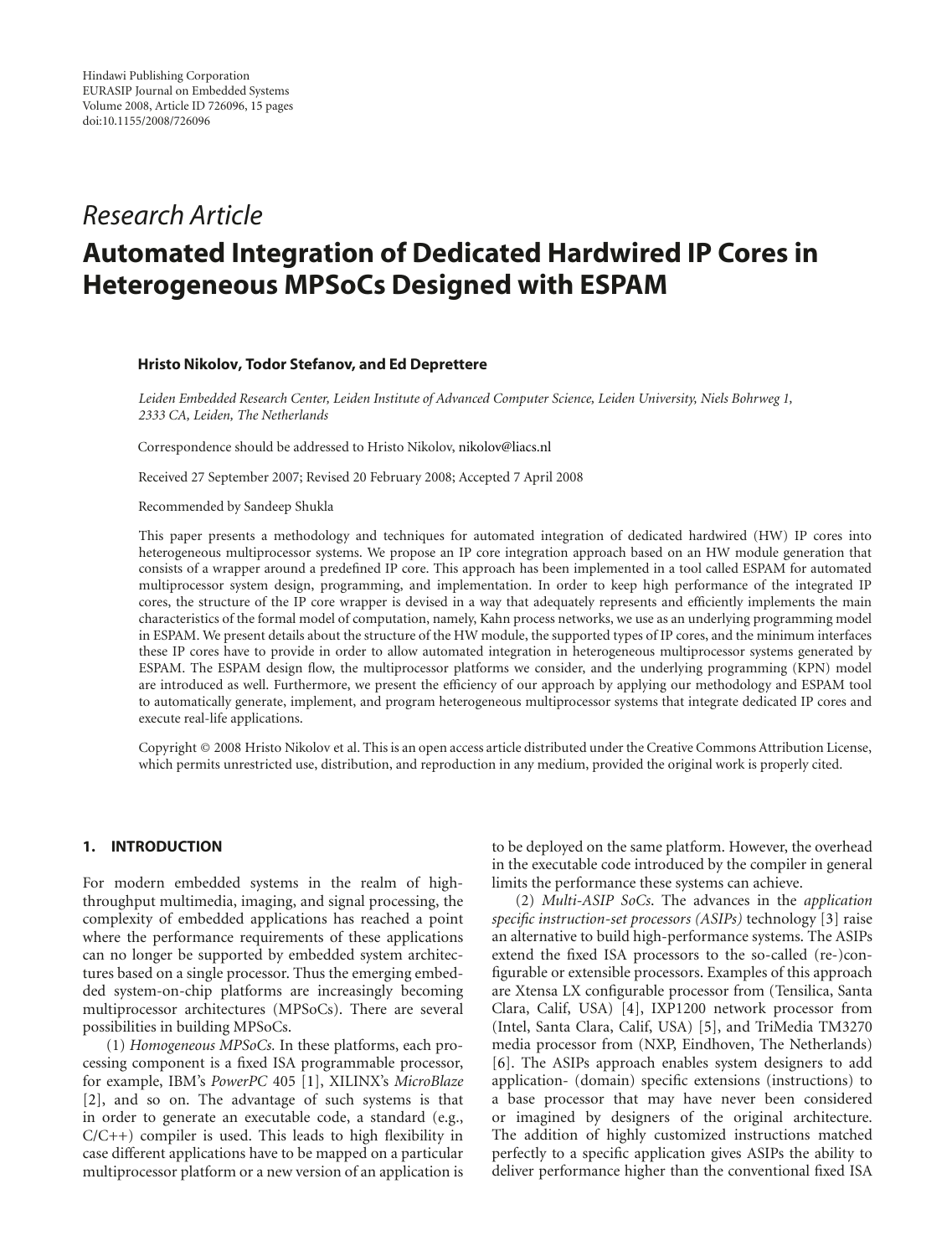processors. As a consequence, building multi-ASIP systems would give better performance than MPSoCs utilizing fixed ISA processors. Although several design methodologies for building ASIPs exist [7, 8], building a multi-ASIP system is yet far from trivial and faces the same problems as any multiprocessor system, that is, synchronizing the interprocessor data communications and programming the system as a whole (more sophisticated parallelizing compilers are required). Moreover, to efficiently customize a multi-ASIP platform, additional design effort and tools are required.

(3) *Heterogeneous MPSoCs consisting of programmable processors and dedicated HW IP cores.* The *programmable* processors in such MPSoCs can be both fixed ISA and configurable (ASIP) processors. For efficiency, in a multiprocessor system different tasks have to be executed by different types of processing components which are optimized for execution of particular tasks. It is a common knowledge that higher performance is achieved by a dedicated (customized and optimized) HW IP core because it works more efficiently than fixed ISA and ASIP processors. Moreover, many companies already provide dedicated customizable IP cores optimized for a particular functionality that aim at saving design time and increasing overall system performance. Therefore, the idea of using dedicated IP cores in heterogeneous systems is very appealing. These heterogeneous systems are very attractive because they deliver high flexibility and high performance at the same time.

The ever increasing time-to-market pressure requires for systematic and, moreover, automated design methodologies for building MPSoCs where flexibility and IP reuse are very important aspects. However, two major problems emerge, namely, how to design, that is, how to integrate different dedicated HW IP cores and programmable processors into heterogeneous multiprocessor systems, and how to program these systems. The lack of standard interfaces that an IP core has to provide in order to allow seamless integration, and the lack of automated programming approaches for heterogeneous multiprocessor systems only exacerbates these problems.

## *1.1. Paper contributions*

As a particular solution to the problems stated above, in this paper, we present our method and techniques for automated generation of *heterogeneous* multiprocessor systems where both fixed ISA processors and dedicated HW IP cores are used as processing components. Currently, ASIPs are out of the scope of this work because integrating ASIPs together with fixed ISA processors and HW IP cores adds an extra dimension in the complexity of the problems. Our approach is to solve the problems gradually, therefore, in this work, we investigated only the integration of third-party HW IP cores with fixed ISA processors. Our approach for integrating dedicated IP cores into a system is based on an automated HW module generation consisting of a wrapper around a predefined IP core. The structured, highly modularized, parameterized, and efficient design of our HW module is one of the contributions of this paper. This contribution substantially extends the embedded system-level platform

synthesis and application mapping (ESPAM) tool [9] and allows automated generation and implementation of heterogeneous multiprocessor systems.

Another important contribution is that with ESPAM a heterogeneous multiprocessor system is programmed automatically where a part of the input application, initially specified as a sequential C program, is executed by programmable processors (ESPAM generates program code for each processor), and a part is implemented by dedicated IP cores. For the latter ESPAM integrates them by generating HW modules and connecting them to the other processing components of the system. Moreover, the structure of the HW module we propose allows an efficient integration and connection to alternative communication structures supported by ESPAM without the need of any additional modifications of the IP cores.

The success of our method and techniques for automated programming of the processors in a multiprocessor system and automated generation of HW modules for IP core integration into heterogeneous systems is based on the underlying programming (application) model used in ESPAM. ESPAM targets data-flow dominated (streaming) applications for which we use the Kahn process network (KPN) [10] model of computation. Many researchers [11– 17] have already indicated that KPNs are suitable for efficient mapping onto multiprocessor platforms. However, decomposing an application into a set of concurrent tasks is one of the most time-consuming jobs imaginable [18]. Fortunately, our tool flow and programming approach combines a tool called PNgen [19] that we have developed for automatic derivation of KPN specifications from applications specified as sequential C programs.

The structure of the HW module we propose has been devised by carefully exploiting and efficiently implementing the simple communication and synchronization mechanisms of the KPN model. We have identified and developed a library, that is, a set of generic parameterized components used by ESPAM to compose an HW module. This is done by instantiating components from the library, connecting them, and setting their parameters in correspondence with the KPN specification. We consider our library of generic components as an important contribution because by making the HW module clearly structured and modularized, every component becomes more independent and loosely coupled. Therefore, we are able to design and optimize each component of the HW module separately. This brings much convenience for efficient and effective optimization, making the performance of the generated systems better.

Finally, we would like to mention that the ESPAM and PNgen tools are open source projects, available for third parties, and can be downloaded from [20].

## *1.2. Scope of work*

In this section, we outline the assumptions and restrictions regarding our work presented in this paper. Most of them are discussed in detail, where appropriate, throughout the paper.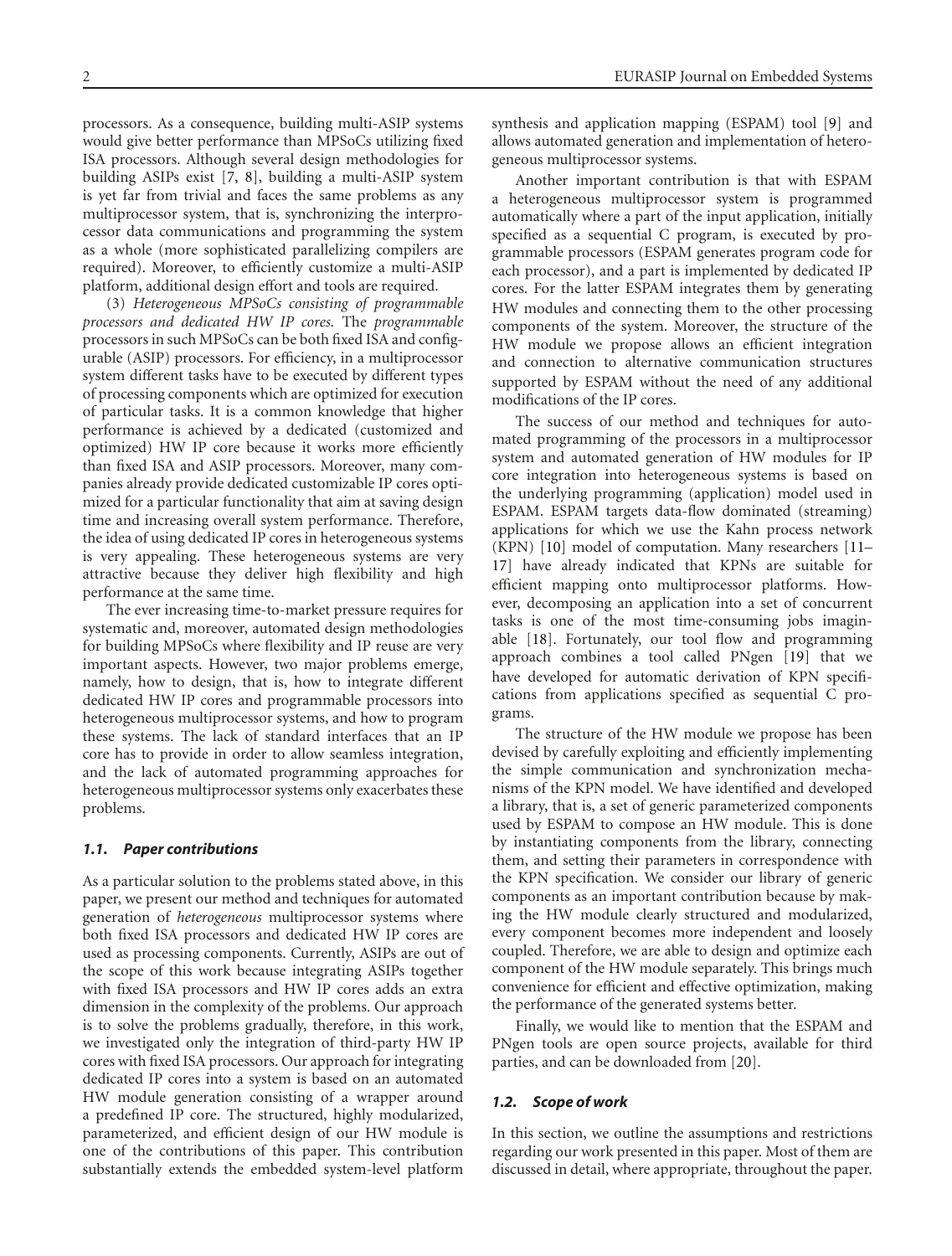#### *1.2.1. Applications*

One of the main assumptions for our work is that we consider only data-flow dominated applications in the realm of multimedia, imaging, and signal processing that naturally contain tasks communicating via streams of data. Such applications are very well modeled by using the parallel dataflow model of computation called Kahn process network (KPN). The KPN model we use is a network of concurrent autonomous processes that communicate data in a point-topoint fashion over bounded FIFO channels, using a blocking read/write on an empty/full FIFO as a synchronization mechanism. Furthermore, we consider KPNs that are inputoutput equivalent to static affine nested loop programs (SANLP). The properties of such programs are discussed in Section 1.2.5. We are interested in this subset of KPNs because they are analyzable at compile time (e.g., FIFO buffer sizes and execution schedules are decidable) and, as we show in this paper, HW synthesis from them is possible. Moreover, such KPNs can be derived automatically from the corresponding sequential programs [19, 21–23].

#### *1.2.2. FIFO-based integration of IP cores*

A key feature of our IP integration methodology is that the IPs are wrapped with a HW module and the communication is enabled through FIFOs. In order to achieve high performance with low overhead, our FIFO-based integration approach strictly follows the semantics of the KPN model of computation. Therefore, we motivate this approach by explaining the most favorable characteristics of the KPN model that we exploit in order to allow seamless and automated IP integration.

(1) The KPN model is determinate, which means that irrespective of the schedule chosen to run the network, the same input/output relation always exists. This gives a lot of scheduling freedom that can be exploited when integrating many different hardware IP cores in a heterogeneous multiprocessor system.

(2) The interprocess synchronization in a KPN is done by a blocking read/write on empty/full FIFOs. This is a very simple synchronization protocol that can be realized easily and efficiently in hardware, thus making the synchronization, which is an essential part of our IP integration approach, very simple and efficient in terms of utilized hardware.

(3) The control in a KPN is completely distributed to the individual processes. Therefore, there is no global scheduler present. As a consequence, the integration of many hardware IP cores in a multiprocessor system is a simple task from the point of view that the local IP controllers do not have to be connected to and interact with a global scheduler controller.

(4) The exchange of data among processes in a KPN is distributed over the FIFOs. There is no notion of a single global data memory that has to be accessed by multiple processes. Therefore, when multiple IP cores are integrated into a multiprocessor system and communicate data via distributed FIFO buffers, resource contention is greatly reduced.

## *1.2.3. Multiprocessor platforms*

We consider multiprocessor platforms in which the processing components, that is, programmable processors and/or HW IP cores, communicate data only through distributed memory units. Each memory unit can be organized as one or several FIFOs. The data communication among the processing components is realized by blocking read and write synchronization mechanism. Such platforms match and support very well the KPN operational semantics, thereby achieving high performance when KPNs are executed on the platforms. Also, compliant with the operational semantics of a KPN, our platforms support blocking synchronization mechanism, allowing the processors to be self-scheduled, avoiding a global scheduler component. If the number of processing components in a platform is less than the number of processes of a KPN, then some of the programmable processors execute more than one process. ESPAM schedules these processes at compile time and generates program code for a given processor which code does not require/utilize an operating system. In our approach, a HW IP core implements the computation of a single-KPN process. Therefore, we do not support more than one KPN process to be implemented by a single-HW IP core. Additional requirements for the HW IP cores are discussed in Section 3.2. The programmable processors and the HW IP cores in our platforms can be connected by a crossbar switch, a point-topoint network, or a shared bus. Additional details are given in Section 2.2.

#### *1.2.4. Research and tools*

The KPN model of computation has been widely studied in our group for more than 7 years. This research resulted in techniques and tools implemented in the Compaan/Laura design flow [11] for automated translation of SANLPs written in Matlab [21, 23] to KPN specifications targeting dedicated HW implementations on FPGAs [24]. Although these techniques are very advanced, they currently generate KPNs with too many FIFO channels which may lead to inefficient implementations. Also, they do not address the problem of what the FIFO buffer sizes should be. This is a very important problem because if the FIFO buffers are undersized, this leads to a deadlock in the KPN behavior.

We addressed the problems above, and based on the knowledge we have obtained working on Compaan, recently we have developed techniques for *improved* derivation of KPNs implemented in the PNgen tool [19]. These techniques allow for automated computation of efficient buffer sizes of the communication FIFO channels that guarantee deadlockfree execution of our KPNs. In addition, our group started a research on design automation for high-performance multiprocessor systems, a challenging and very appealing domain nowadays. We devised a novel approach for automated *homogeneous* multiprocessor systems design, programming, and implementation. The concept and the techniques behind it were implemented in a tool called ESPAM [9]. Until recently, our approach was limited in the sense that only *homogeneous* systems containing programmable processors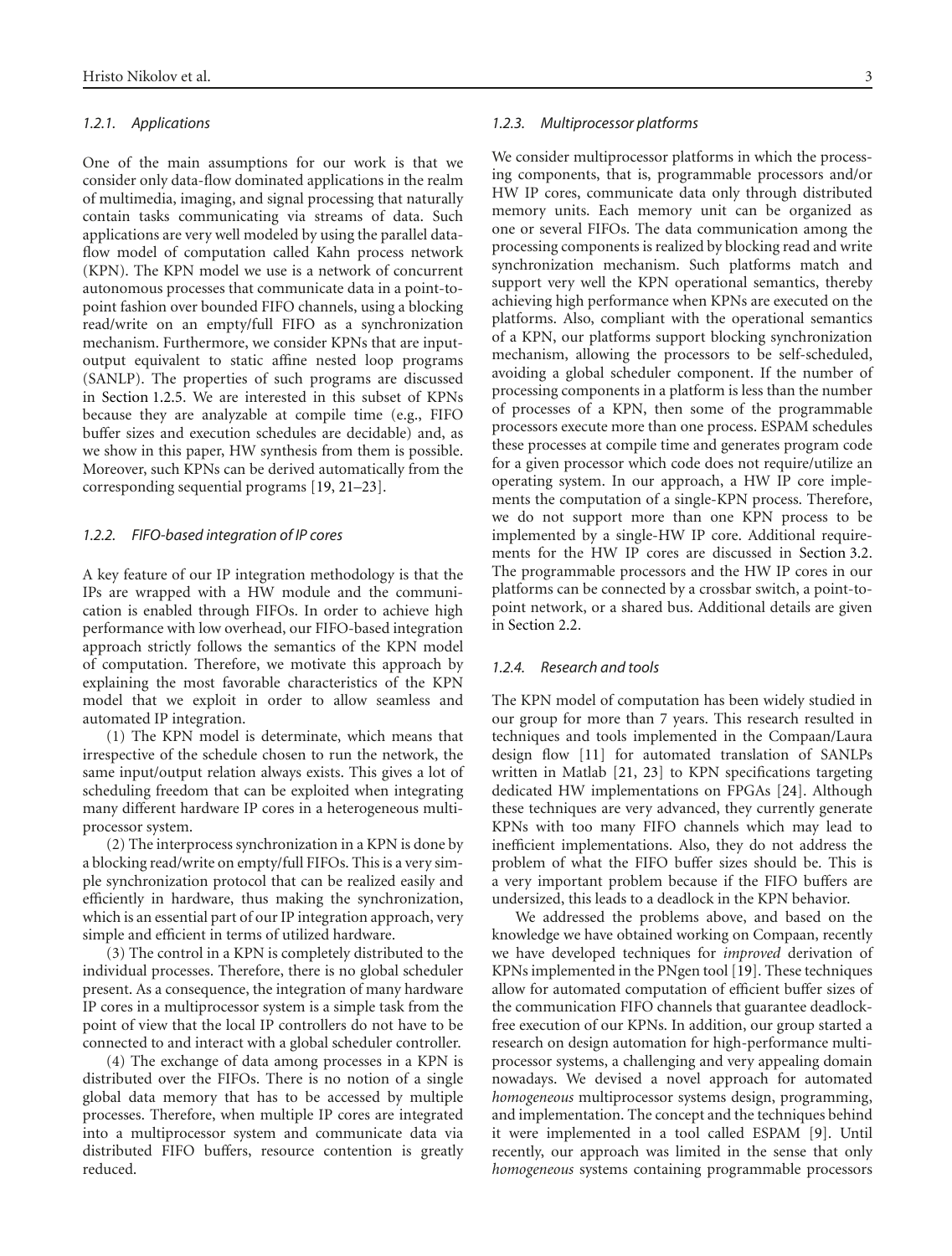could be designed with ESPAM. Consequently, based on our experience with Laura [24], we developed techniques that substantially extend the functionality and flexibility of ESPAM allowing automated integration of programmable processors and dedicated IP cores into heterogeneous systems. As we mentioned, the IP core integration is based on generation of a HW module consisting of a wrapper around the IP. This approach originates from the general idea implemented in Laura, that is, generating of HW modules based on the properties of the KPN model we use. Although using the same concept in ESPAM, we developed different techniques in order to enable automated IP cores integration and connection to the other components of the system, that is, programmable processors and different communication structures. By carefully exploiting the main features of a KPN process, we created a library of parameterized components used to compose a HW module. In addition, we defined clear interfaces of the HW module and its components. This helped us to devise an efficient mechanism for connecting and synchronizing the components within an HW module keeping high performance of the integrated IP cores.

## *1.2.5. Tools inputs*

Our ESPAM tool accepts as an input three specifications, that is, a platform specification, a mapping specification, and an application specification. The platform specification is restricted in the sense that it must specify a platform that consists of components taken from a predefined set of components. This set ensures that many alternative multiprocessor platform instances can be constructed and all of them fall into the class of platforms we consider (see above). The mapping specification can specify one-toone and/or many-to-one mappings (only for programmable processors) of processes onto processing components. Based on this mapping, ESPAM determines automatically the most efficient mapping of FIFO channels onto distributed memory units. The application specification is a KPN in XML format derived from an application written as a static affine nested loop program (SANLP) in C (PNgen) or Matlab (Compaan). The SANLPs are programs that can be represented in the well-known polytope model [25]. That is, an SANLP consists of a set of statements and function calls, each possibly enclosed in loops and/or guarded by conditions. The loops need not be perfectly nested. All lower and upper bounds of the loops as well as all expressions in conditions and array accesses have to be affine functions of enclosing loop iterators and parameters. The parameters are symbolic constants, that is, their values may not change during the execution of the program. The above restrictions allow a compact mathematical representation of an SANLP, enabling the development of techniques for automated KPN derivation. Many applications in the domain we consider (see above) can be represented as SANLPs.

## *1.3. Related work*

Several frameworks exist that address the issue of IP or component integration. Some of the most important are liberty simulation environment (LSE) [26], BALBOA [27], MCF [28], and Ptolemy [29]. In general, the methodologies proposed in these frameworks are related to our ESPAM methodology in the sense that we also propose a component (IP)-based approach to heterogeneous systems design. However, a major difference is that ESPAM addresses a different aspect of the heterogeneous systems design. ESPAM is a component-based framework targeting automated system synthesis, automated programming, and automated physical implementation of heterogenous multiprocessor systems whereas liberty, BALBOA, MCF, and Ptolemy are component-based frameworks/environments for system modeling and simulation.

The *control-read-execute-write* paradigm used to implement the operational semantics of our HW module wrapper is very similar to the paradigm used in [29, 30]. The difference is that in [29, 30], an implementation of similar paradigm is presented which is suitable and can be used only for hierarchical modeling and simulation purposes. In our ESPAM environment, we show an implementation of our *control-read-execute-write* paradigm that allows IP core integration in a physical multiprocessor system. Moreover, we present how our *control-read-execute-write* implementation is fully automatically synthesized/generated from sequential C code.

There are several approaches for HW design based on the ANSI C standard such as Handel-C (commercialized by Celoxica, Abingdon, Oxfordshire, UK [31]) and SpecC [32]. In contrast to our approach for multiprocessor systems design, Handel-C targets dedicated HW implementations on FPGAs. To express parallelism and event sensitivity in Handel-C, a designer has to use annotations (construct *par*) in the programming code. SpecC is a modeling language for the specification and design of embedded systems at system level. In [32], the authors propose a design methodology based on a library of reusable components that includes several steps which is similar to our methodology. The main difference, however, is that SpecC is an extension of the C programming language implying that the designer has to study it. Also, with SpecC the designer has to specify the possible parallelism of an application in an explicit way. In contrast to Handel-C and SpecC, the application specification in our methodology is a C program written by using a subset of the ANSI C standard without any special annotations, that is, SANLP explained in Section 1.2.5. A SystemC-based approach for design automation of digital signal processing systems is presented in [33]. The proposed methodology consists of an automated design space exploration, performance evaluation, and automatic platformbased system generation. Similarly to our approach, the input for the design flow contains an executable application specification (written in SystemC), a target architecture template (in both approaches built from components taken from a component library) and mapping constraints of the SystemC modules (in our methodology, we have a mapping giving a relation between the application and the architecture). In order to automate the design process, the SystemC application has to be written in a synthesizable subset of SystemC, called SysteMoC [34], whereas our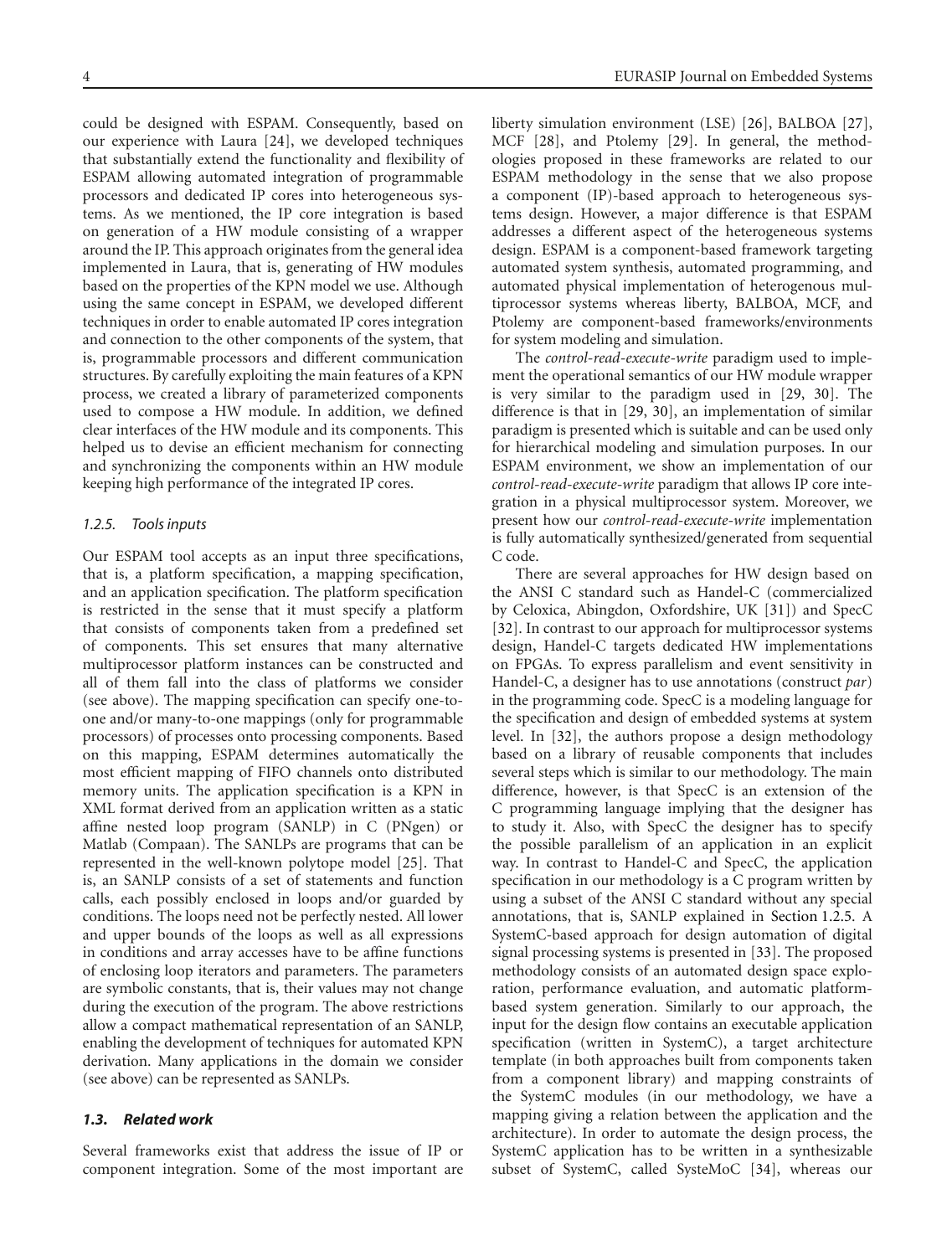restriction of the initial C program is to be an SANLP (see Section 1.2.5). The synthesizable subset of SystemC is required because for the IP core generation the authors use high-level synthesis tools which is a major difference with our concept for heterogeneous MPSoCs design. Instead, in this paper we propose an approach for dedicated IP core integration based on a HW module generation consisting of a wrapper around a predefined IP core.

In our automated design flow for MPSoC design, we use the KPN model of computation to represent an application and to map it onto alternative heterogeneous MPSoC architectures. A similar approach is presented in [35, 36]. Jerraya et al. propose a design flow concept that uses highlevel parallel programming model to abstract HW/SW interfaces in the case of heterogeneous MPSoC design. The multiflex system presented in [37] is an application-toplatform mapping tool targeting multimedia and networking applications. Multiflex uses symmetric multiprocessing (SMP) and distributed system object component (DSOC) programming models. For implementation, the multiflex system targets the StepNP MPSoC platform architecture. Although the work presented in [35–37] targets heterogeneous MPSoC design, the authors do not address the problem of automated integration of dedicated HW IP cores into their heterogeneous MPSoCs. In contrast, in this paper we present efficient techniques for automated integration of IP cores into heterogeneous multiprocessor systems designed with ESPAM.

There are several initiatives such as VSIA [38] and OCP-IP [39] aiming at specifying "open" interface standards, for example, the virtual component interface (VCI) and the open core protocol (OCP), which will ease the integration effort required to incorporate IP cores into a system-onchip. SPIRIT [40] is a consortium which aims at "enabling innovative IP reuse and design automation." IP-XACT is a standard defined by SPIRIT that allows to use general interfaces for connection between the IPs, where for each interface a reference bus definition is required. The main focus of these initiatives is to guarantee interoperability and reusability of a wide variety of IP cores in a "plugand-play" fashion but this is achieved at the expense of more general, application-independent, and relatively slow interfaces and protocols. Our IP wrappers developed in ESPAM are not meant to be as general as VCI and OCP, that is, our wrappers support efficient integration of the specific type of IPs defined in Section 3.2. This fact and the fact that our wrappers are customized for every application, that is, they are automatically generated according to the KPN specification of an application, guarantee that the highest possible overall system performance is achieved.

The task transaction level (TTL) interface presented in [41] is a design technology for programming of embedded multiprocessor systems. Our programming approach is similar to TTL in the sense that both target streaming applications and both use communication primitives. However, in our approach, we consider only MPSoC architectures with distributed memory because such architectures give better timing performance compared to shared memory architectures. TTL is more flexible because it supports many communication primitives but programming an MPSoC by using TTL requires a lot of manual work which is hard (in some cases even impossible) to automate. In [10], Kahn proved that by using infinite FIFO queues, the blocking read in-order mechanism is sufficient to realize communication and synchronization in any streaming application modeled as a process network. Due to practical reasons, blocking write is needed as well because a FIFO implementation cannot have an infinite size. However, using a blocking write mechanism and finite memory resources may lead to deadlock of a KPN when executed. Therefore, we developed techniques for computing FIFO sizes such that a deadlockfree execution of our KPNs on our platforms is guaranteed

[19]. In this sense, the blocking read and write, both in-order, form the minimum set of basic communication primitives realizing the communication mechanism of a process network when targeting real implementations. Other communication/synchronization mechanisms add more flexibility but at a certain price. In comparison with TTL, our platform model supports only the two basic primitives, which allows us to fully automate the programming of MPSoCs.

## **2. PRELIMINARIES**

The paper is organized as follows. Here, in Section 2, we give an overview of our system design methodology and techniques centered around our ESPAM tool [9]. This is necessary in order to understand the main technical contribution of this paper presented in detail in Section 3, namely, automated IP core integration allowing automated heterogeneous MPSoCs generation, programming, and implementation with ESPAM. In Section 4, we present some results that we have obtained by using ESPAM to design efficient heterogeneous MPSoCs. Section 5 concludes the paper.

#### *2.1. ESPAM design flow*

Our system design methodology is depicted as a design flow in Figure 1. There are three levels of specification in the flow. They are System-Level specification, RTL-Level specification, and Gate-Level specification. The System-Level specification consists of three parts written in XML format: (1) *Platform Specification* describing the topology of a multiprocessor platform; (2) *Application Specification* describing an application as a Kahn process network (KPN) [10], that is, network of concurrent processes communicating via FIFO channels. The KPN specification reveals the task-level parallelism available in the application. In the presented design flow, we start from a sequential program written in C and the PNgen tool [19] automatically converts it into a KPN specification. (3) *Mapping Specification* describing the relation between all processes and FIFO channels in *Application Specification* and all components in *Platform Specification*. The platform and the mapping specifications can be written by hand or can be generated automatically after performing a design space exploration. For this purpose, we use the Sesame tool [14]. The System-Level specification is given as input to ESPAM. First, ESPAM constructs a platform instance from the platform description. The platform instance is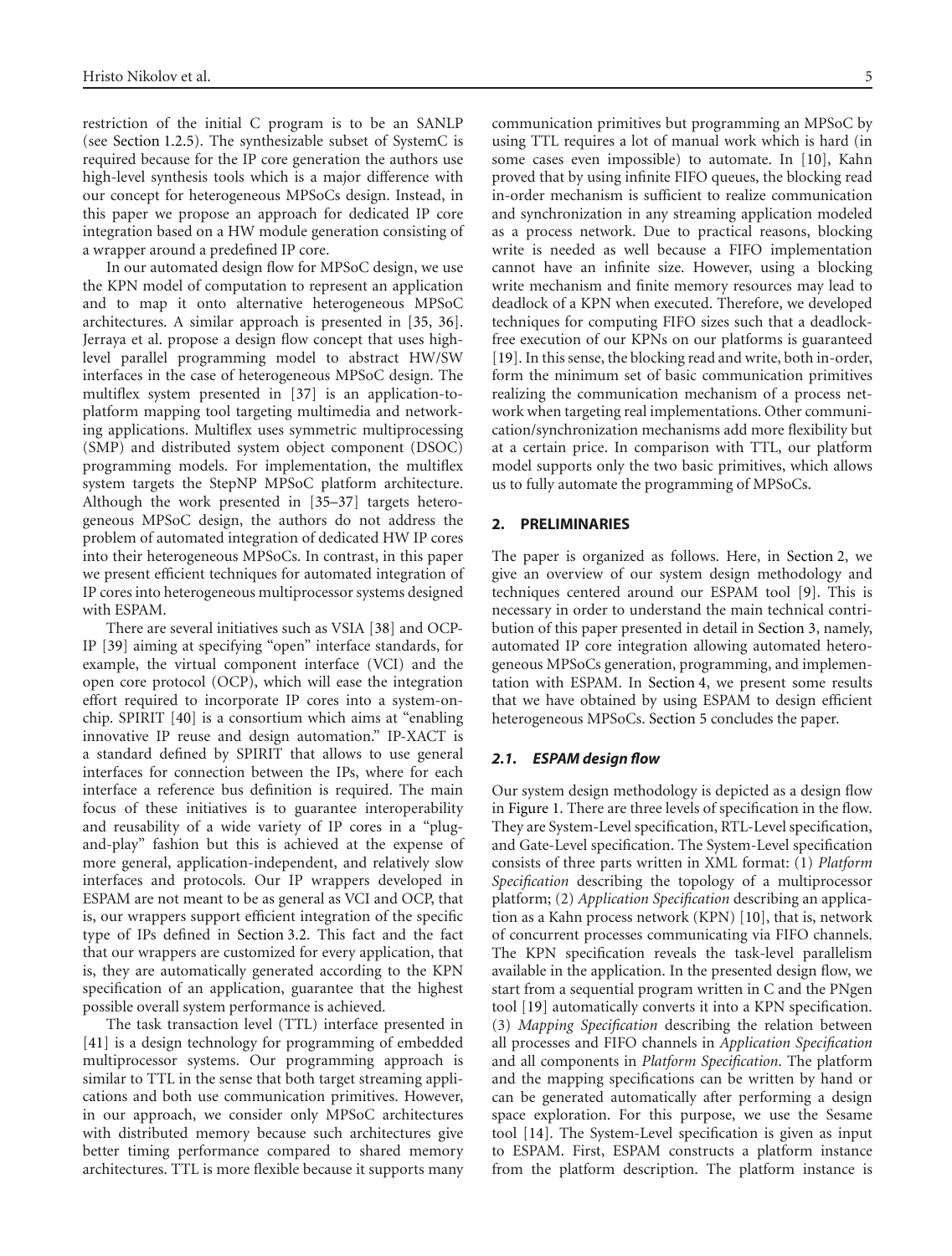

Figure 1: ESPAM system design flow.

an abstract model of an MPSoC because, at this stage, no information about the target physical platform is considered. The model defines only the key system components of the platform and their attributes. Second, ESPAM refines this abstract platform model to an elaborate parameterized RTL model (RTL-Level specification of an MPSoC) using the components from the IP library (see Figure 1). The refined system components are instantiated by setting their parameters based on the target physical platform features. Finally, ESPAM generates C/C++ program code for each processor in the multiprocessor platform in accordance with the application and mapping descriptions. The program code is further given to a standard GCC compiler to generate executable code. In addition, a commercial synthesizer converts the RTL-Level HW specification to a Gate-Level specification, thereby generating the target platform gate level netlist, see the bottom part of Figure 1. This Gate-Level specification is actually the system implementation.

## *2.2. Multiprocessor platforms*

Our ESPAM flow presented in [9] only supports automated design of *homogeneous* multiprocessor platforms, that is, platforms containing only programmable processors. Here, we briefly describe these platforms in order to show and describe clearly, later in Section 3, how we extend ESPAM to support automated design of *heterogeneous* multiprocessor platforms. The homogeneous multiprocessor platforms considered in [9] are constructed by connecting *processing*, *memory*, and *communication* components using *communica-* *tion controllers (CCs)*. Our approach is explained below using the example of a multiprocessor platform depicted in the bottom-left part of Figure 1. It contains several processors connected to a communication component (INTERCON-NECT) using communication memories (CMs), and communication controllers (CCs). The processors have separate program/data memory (MEM) and transfer data between each other through the CM memories. A communication controller connects a communication memory to the data bus of the processor it belongs to and to a communication component. Each CC implements the processor's local busbased access protocol to the CM for write operations and the access to the communication component (INTERCON-NECT) for read operations. In our approach, each processor writes only to its local communication memory (CM) and uses the communication component only to read data from all other communication memories. Each CM is organized as one or more FIFO buffers. We have chosen such organization because, then, the interprocessor synchronization in the platform can be implemented in a very simple and efficient way by blocking read/write operations on empty/full FIFObuffers located in the communication memory.

The FIFO organization of the CMs is implemented by the CCs in hardware which leads to very efficient data transfer, that is, a processor writes/reads a 32-bit word to/from a FIFO in 4 clock cycles [9]. If a processor supports direct FIFO communication, for example, the XILINX's *MicroBlaze* processor [2] used in ESPAM has several dedicated FIFO (FSL) interfaces (similar to Tensilica's Xtensa LX), then a CC implements a single FIFO which is directly connected to the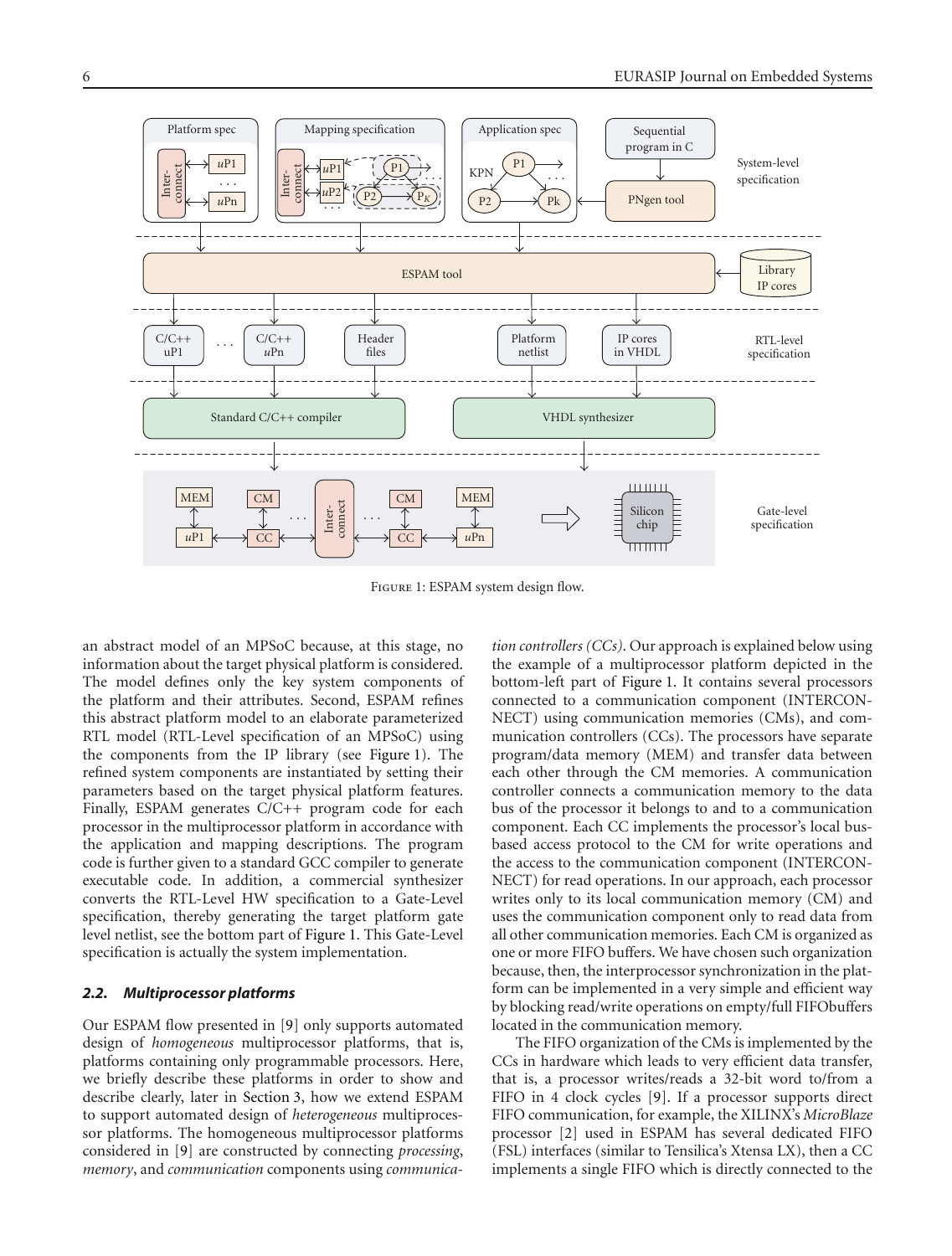

Figure 2: Example of heterogeneous MPSoC generated by ESPAM.

data path of the processor (through an FSL). In this case, the *MicroBlaze* processor uses a specific instruction to access the FIFO, reducing the transferring time to only 2 clock cycles (if blocking does not occur). The reduced time is caused by the fact that in the FSL communication, the blocking synchronization is supported and implemented by the state machine of the processor. For some applications, however, the number of FIFOs connected to a processor may exceed the number of direct FIFO links supported by the processor. In this case, ESPAM first utilizes all the available direct FIFO interfaces and then connects the remaining FIFOs to the processor data bus.

#### *2.3. Automated programming*

Our methodology and tool-flow for multiprocessor system design allow automated synthesis, programming, and implementation of multiprocessor platforms. Automated programming of an MPSoC means that the ESPAM tool automatically generates program code for each processor in the system, generates the memory map of the system, and generates code that implements the synchronization and communication between the processors. In our methodology and design flow, the first step is partitioning of an application into concurrent tasks where the intertask communication and synchronization is *explicitly* specified in each task. Such partitioning, performed automatically by the PNgen tool [19], allows each task or group of tasks to be compiled separately by a standard *C* compiler in order to generate an executable code for each processor in the platform. The partitioning of an application into concurrent tasks requires the use of a parallel model of computation in order to functionally specify the application. In our case, PNgen uses and generates such model, namely, a Kahn process network (KPN), for a given application initially specified as a sequential static affine nested loop C program. A KPN generated by PNgen is a network of concurrent autonomous processes that communicate data in a point-to-point fashion over FIFO channels, using blocking read/write on empty/full FIFOs as a synchronization mechanism. Moreover, regardless of the functional behavior specified by processes in a KPN generated by PNgen, always ESPAM takes each process specification and generates a specific code for each process where the structure of the code is the same for all processes to be executed by programmable processors. This uniform structure is explained by an example.

Consider the KPN shown in Figure 2(b). Three processes (P1, P2, and P3) are connected through four FIFO channels (CH1, CH2, CH3, and CH4). The structure of each process is the same and consists of a CONTROL part, a READ part, an EXECUTE part, and a WRITE part where the parts are specific—see, for example, process P2 in Figure 3(a). The same structure can be seen for process P1 in Figure  $2(a)$  see lines 2 to 7. The difference between P2 and P1 is in the specific code in each part. For example, the CONTROL part of P2 has two for-loops whereas the CONTROL part of P1 has only one for-loop. The READ part of P2 has two read primitives and if conditions specifying when to execute these primitives whereas the READ part of P1 has one read primitive executed unconditionally.

The blocking read/write synchronization mechanism of our KPNs is implemented by read/write synchronization primitives. They are the same for each process and are depicted in Figure 2(a)—see lines 8 to 21. Detailed explanation of the primitives' code can be found in [9]. The primitives are automatically generated and inserted in the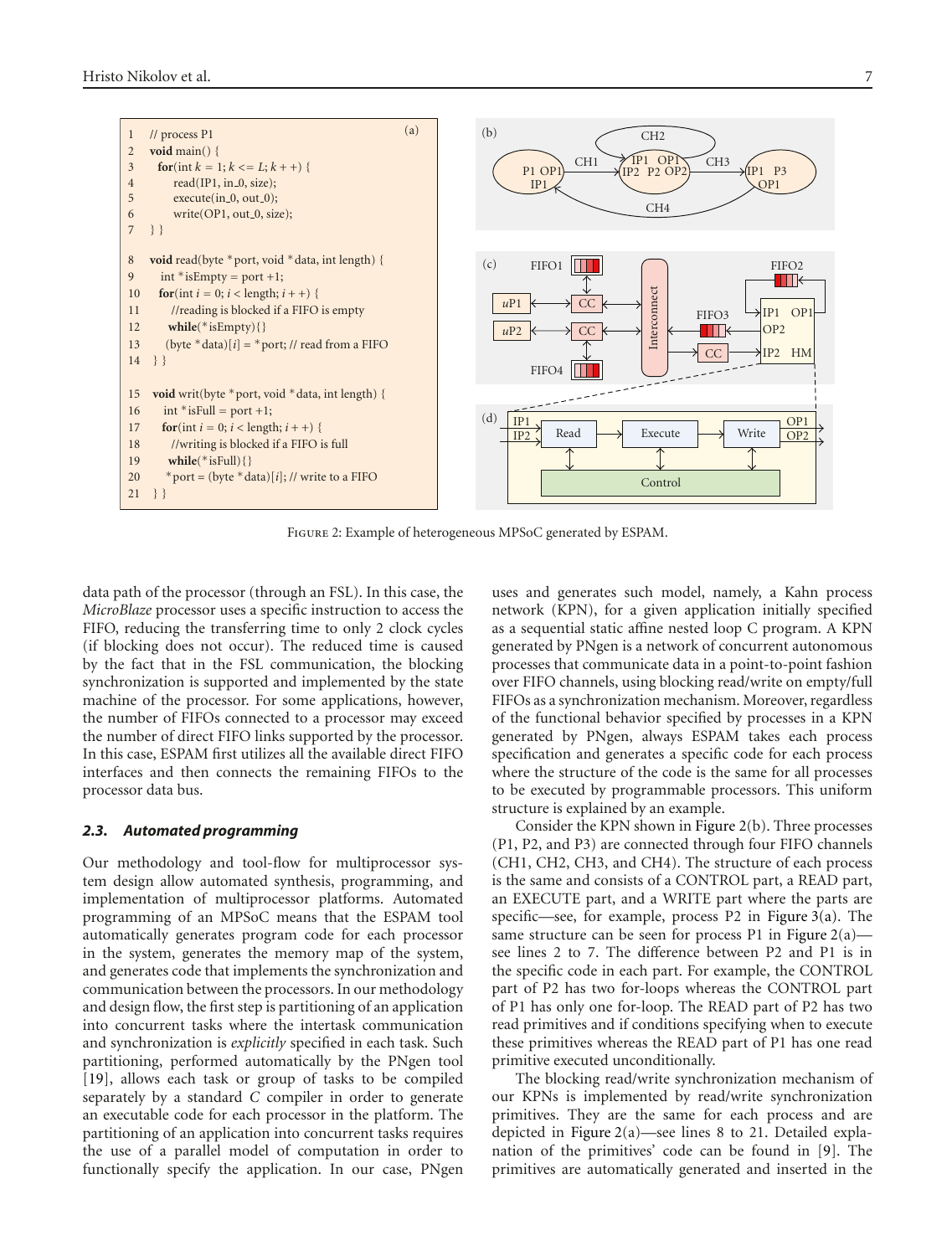

Figure 3: Example of a HW module and its blocks' structure.

program code by ESPAM in the places where a process has to read/write data from/to a FIFO channel. For example, process P1 in Figure 2(a) reads data from its input channel via port IP1 (line 4). If data is not available, then the process blocks on reading until data arrives. Then it performs a computation on the data (line 5), and writes the result to its output FIFO channel via port OP1 (line 6). If the FIFO is full, then the process blocks on writing until there is room available in the FIFO. Lines 4 to 6 are repeated several times.

#### **3. IP CORE INTEGRATION WITH ESPAM**

In the previous sections, we presented our methodology for multiprocessor system design implemented in ESPAM. It allows automated generation of homogeneous multiprocessor platforms, that is, the processing components are only programmable processors. However, in many cases, a homogeneous system may not meet the performance requirements of an application. As an alternative, better performance can be achieved by using systems where different types of processing components execute different tasks. In general, a dedicated IP core delivers better performance than a processor which executes a software program for the same function. This motivated us to extend the ESPAM tool to support automatic generation of *heterogeneous* multiprocessor systems where both programmable processors and dedicated HW IP cores are used as processing components.

In this section, we present in detail our approach and techniques for automated IP core integration with ESPAM. It is based on a HW module generation that consists of a wrapper around a dedicated IP core. The basic idea in our approach is presented in Section 3.1. It is followed by a discussion on the type of the IPs supported by ESPAM, and the minimum interfaces these IPs have to provide in order to allow automated integration.. Then in Section 3.3, we give details about the internal structure of the HW module

and the implementation of the wrapper. In Section 3.4, we explain how a HW module is automatically generated by ESPAM based on the KPN representation of the input application.

## *3.1. HW module—basic idea and structure*

As we explained earlier, in the multiprocessor platforms we consider, the processors execute code implementing KPN processes, and communicate data between each other through FIFO channels mapped onto communication memories. Using communication controllers, the processors can be connected either point-to-point or via a communication component. We follow a similar approach to connect a dedicated IP core to other IPs or programmable processors in our platforms. We illustrate our approach with the example depicted in Figure 2. We map the KPN in Figure 2(b) onto the heterogeneous platform shown in Figure  $2(c)$ . Assume that process P1 is executed by processor *u*P2, P3 is executed by *u*P2, and the functionality of process P2 is implemented as a dedicated (predefined) IP core. Based on this mapping and the KPN topology, ESPAM automatically maps FIFO channels to communication memories (CMs) following the rule that a processing component only writes to its local CM. For example, process P1 is mapped onto processing component *u*P1 and P1 writes to FIFO channel CH1. Therefore, CH1 is mapped onto the local CM of *u*P1—see FIFO1 in Figure  $2(c)$ . In order to connect a dedicated HW IP core to other processing components, ESPAM generates a HW module (HM) that contains the IP core and a wrapper around it. Such an HM is then connected to the system using communication controllers (CCs) and communication memories (CMs), that is, an HM writes directly to its own local FIFOs and uses CC to read data from FIFOs located in CMs of other processors. This is illustrated in Figure  $2(c)$  see module HM that realizes process P2.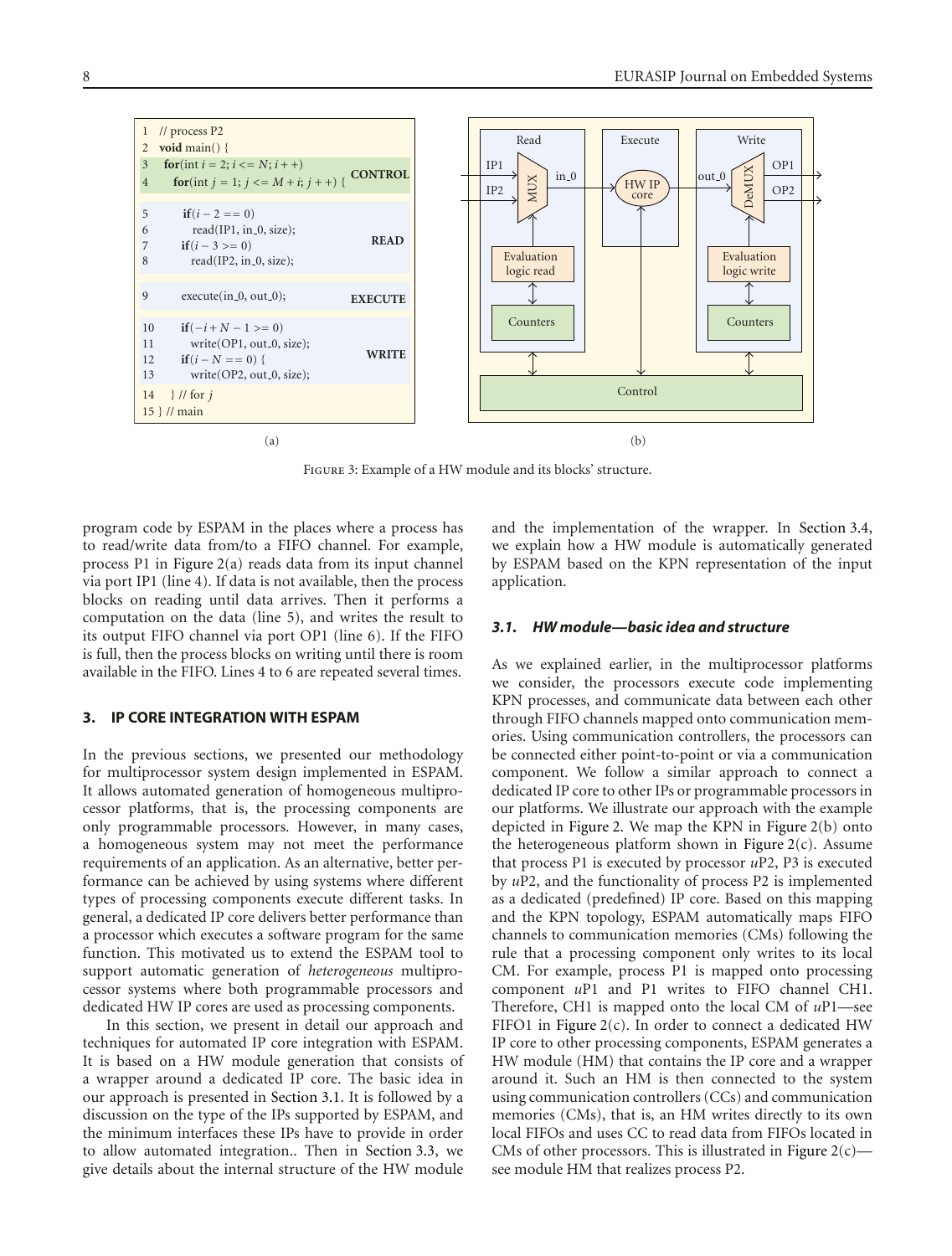As explained in Section 2.3, our KPNs are derived automatically and the processes in our KPNs have always the same structure. It reflects the KPN operational semantics, that is, read-execute-write using blocking read/write synchronization mechanism. Therefore, a HW module realizing a process of our KPN has identical structure, shown in Figure 2(d), consisting of READ, EXECUTE, and WRITE blocks. A CONTROL block is added to capture the process behavior, for example, the number of process firings, and to synchronize the operation of the other three blocks.

The EXECUTE block of a HW module (HM) is actually a dedicated HW IP core to be integrated. It is not generated by ESPAM but it is taken from a library. The other blocks READ, WRITE, and CONTROL constitute the wrapper around the IP core. The wrapper is generated fully automatically by ESPAM based on the specification of a process to be implemented by the given HM. Each of the blocks in an HM has a particular structure which we illustrate with the example in Figure 3. Figure 3(a) shows the specification of process P2 generated by ESPAM if P2 would be executed on a programmable processor. We use this code to show the relation with the structure of each block in the HW modules generated by ESPAM, shown in Figure 3(b), if P2 is realized by dedicated HW.

In Figure  $3(a)$ , the read part of the code is responsible for getting data from proper FIFO channels at each firing of process P2. This is done by the code lines 5–8 which behave like a multiplexer, that is, the internal variable in  $\alpha$ is initialized with data taken either from port IP1 or IP2. Therefore, the read part of P2 corresponds to the multiplexer MUX in the READ block of the HW module in Figure 3(b). Selecting the proper channel at each firing is determined by the if conditions at lines 5 and 7. These conditions are realized by the EVALUATION LOGIC READ component of block READ. The output of this component controls the MUX component. To evaluate the if conditions at each firing, the iterators of the for loops at lines 3 and 4 are used. Therefore, these for loops are implemented by HW counters in the HW module—see the COUNTERS component in Figure 3(b).

The write part in Figure  $3(a)$  is similar to the read part. The only difference is that the write part is responsible for writing the result to proper channels at each firing of P2. This is done in code lines 10–13. This behavior is implemented by the demultiplexer DeMUX component in Figure 3(b). DeMUX is controlled by the EVALUATION LOGIC WRITE component which implements the if conditions at lines 10 and 12. Again, to implement the for loops, ESPAM uses the COUNTERS component. Although the counters correspond to the control part of process P2, ESPAM implements them in both the READ and WRITE blocks, that is, it duplicates the for loops implementation in the HW module. This allows the operation of blocks READ, EXECUTE, and WRITE to overlap, that is, they can operate in pipeline which leads to better performance of the HW module.

The execute part in Figure  $3(a)$  represents the main computation in P2 encapsulated in the function call at code line 9. The behavior inside the function call is realized by the dedicated HW IP core depicted in Figure 3(b). As explained above, this IP core is not generated by ESPAM, but it is provided by a designer or it is a predefined third party IP core. In the HW module, the output of component MUX is connected to the input of the IP core and the output of the IP core to the input of component DeMUX. In our example, the IP core has one input and one output. In general, the number of inputs/outputs can be arbitrary. Therefore, every IP core input is connected to one MUX and every IP core output is connected to one DeMUX.

Notice that the loop bounds at lines 3-4 in Figure 3(a) are parameterized. The CONTROL block in Figure 3(b) allows the parameter values to be set/modified from outside the HW module at run time or to be fixed at design time. Another function of block CONTROL is to synchronize the operation of the other blocks and to make them to work in pipeline. Also, CONTROL implements the blocking read/write synchronization mechanism. Details are given in Section 3.3.

#### *3.2. IP core types and interfaces*

In this section, we describe the type of the IP cores that fit in our HW module idea and structure discussed above. Also, we define the minimum data and control interfaces these IPs have to provide in order to allow automated integration in MPSoC platforms designed with ESPAM.

(1) In our HW module, an IP core implements the main computation of a KPN process which in the initial specification is represented by a function call. Therefore, an IP core has to behave like a function call as well. This means that for each input data, read by the HW module, the IP core is *executed* and produces output data after an arbitrary delay.

(2) In order to guarantee seamless integration within the dataflow of our heterogeneous systems, an IP core must have unidirectional data interfaces at the input and the output that do not require random access to read and write data from/to memory. Good examples of such IP cores are the *multimedia cores* at http://www.cast-inc.com/cores/.

(3) To synchronize an IP core with the other blocks in our HW module, the IP has to provide "Enable/Valid" control interface. The "Enable" signal is a control input to the IP core and is driven by the CONTROL block in the HW module to enable the operation of the IP core when input data is read from input FIFO channels. If input data is not available, or there is no room to store the output of the IP core to output FIFO channels, then "Enable" is used to suspend the operation of the IP core. The "Valid" signal is a control output signal from the IP and is monitored by block CONTROL in order to ensure that only valid data is written to output FIFO channels connected to the HW module.

#### *3.3. IP core wrapper implementation*

As explained in Section 3.1, a HW module generated by our ESPAM tool contains a dedicated HW IP core and a wrapper around it. In this section, we give details about the structure and implementation of the IP Wrapper. We have already explained and shown that the structure of our HW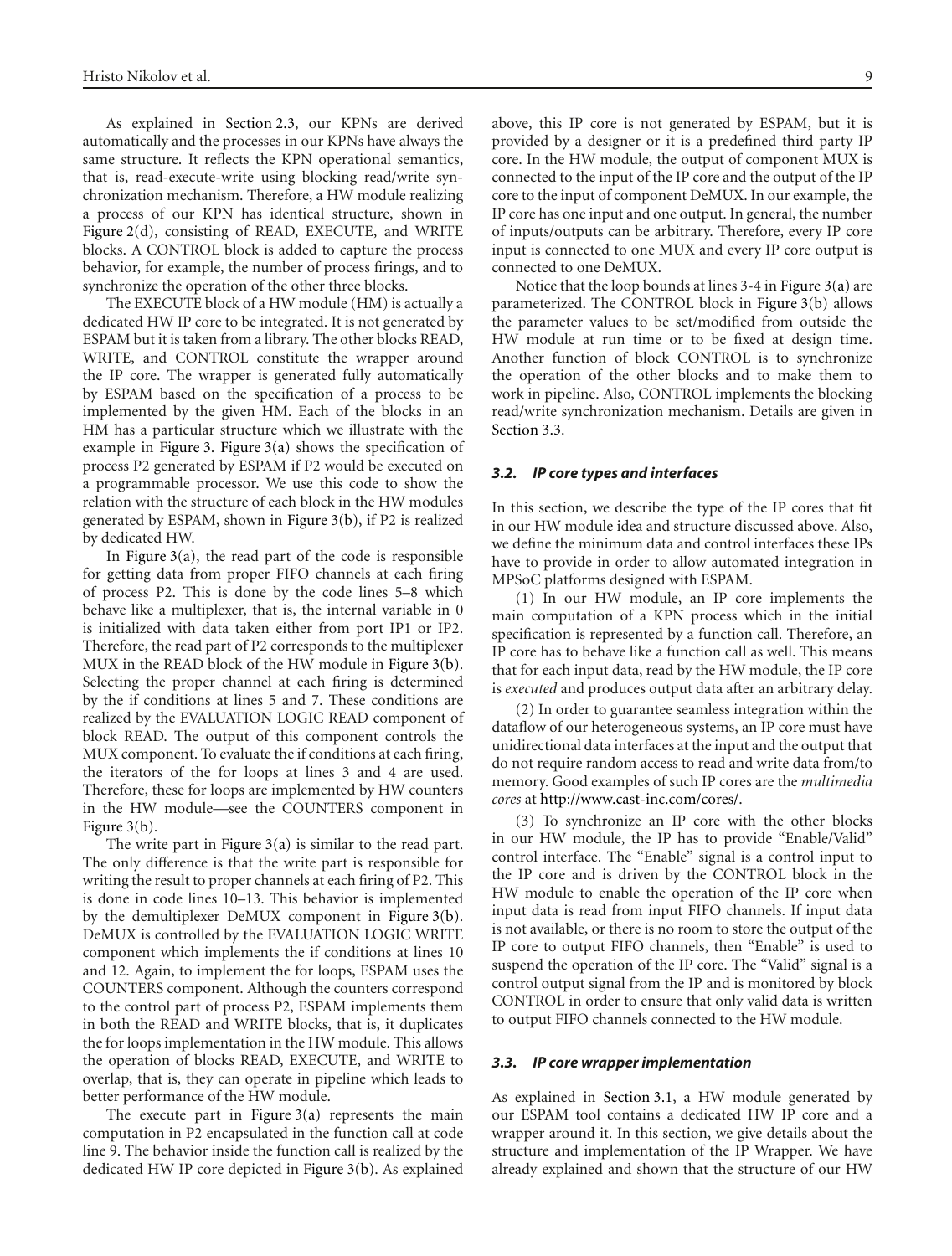

Figure 4: Detailed structure of the IP wrapper generated by ESPAM.

modules is the same regardless of the functional behavior they implement. This allows us to identify and implement the main building blocks discussed in Section 3.1 as a set of parameterized components with clearly defined interfaces, and by using these components to construct the IP Wrapper. Therefore, we have developed a HW module library of predefined parameterized components which ESPAM uses to generate HW modules. The generation is done by instantiating components from the library, connecting them, and setting their parameters according to the specification of processes in the input KPN. By making the IP wrapper (HW module, resp.) clearly structured and modularized, every component becomes more independent and loosely coupled. Therefore, we are able to develop and optimize each component separately which allows for efficient and effective optimization resulting in better performance of the generated systems. Below, we give more information about each component of the IP wrapper, its interface signals and its parameters.

The detailed structure of the IP wrapper is depicted in Figure 4. It contains several input and output data ports (IP1–IP*n* and OP1–OP*k*). The actual number is determined by the KPN topology. Each port implements a basic FIFO interface. It contains the minimum amount of signals that are present in any existing FIFO component. For the input ports, these are a DATA bus, EXIST, and READ signals. DATA is a bus used to read data from a FIFO connected to a port. EXIST is a signal indicating that a FIFO contains valid data to read and READ is a signal that controls the read enable of a FIFO. An output port implements a FIFO interface consisting of a DATA bus, FULL, and WRITE signals. DATA

is a bus used to write data to an FIFO. FULL is a signal indicating when a FIFO is full and WRITE is a signal that controls the write enable of a FIFO. The IP wrapper has three global parameters defining its interfaces: number of input ports, number of output ports, and width of the data buses of the ports.

The data buses of the input interfaces are connected to the IP core inputs through multiplexers READ MUX. Recall that we use one READ MUX component for every input of an IP core. The READ MUX has two parameters: number of input ports (#*inputs*) and data width. Notice that each READ MUX port contains DATA bus, EXIST, and READ signals. Similarly, the outputs of the IP core are connected to the data buses of the output interfaces of the HW module using WRITE DeMUX components, one component per IP output. The parameters of component WRITE DeMUX are number of output ports (#*outputs*), each containing DATA bus, FULL, WRITE signals, and data width.

The CONTROL UNIT component, depicted in the center of Figure 4, synchronizes the operation of the IP wrapper components with the operation of the IP core. CONTROL UNIT does not have parameters. Therefore, its implementation and structure are exactly the same in any HW module generated by ESPAM. CONTROL UNIT generates READ and WRITE strobes to the FIFO channels and ENABLE signal to the IP core based on the EXIST and FULL signals coming from the FIFO channels. The DONE RD and DONE WR signals terminate the read/write actions. The implementation of CONTROL UNIT is very simple, that is, it implements only the three boolean equations described in Figure 6.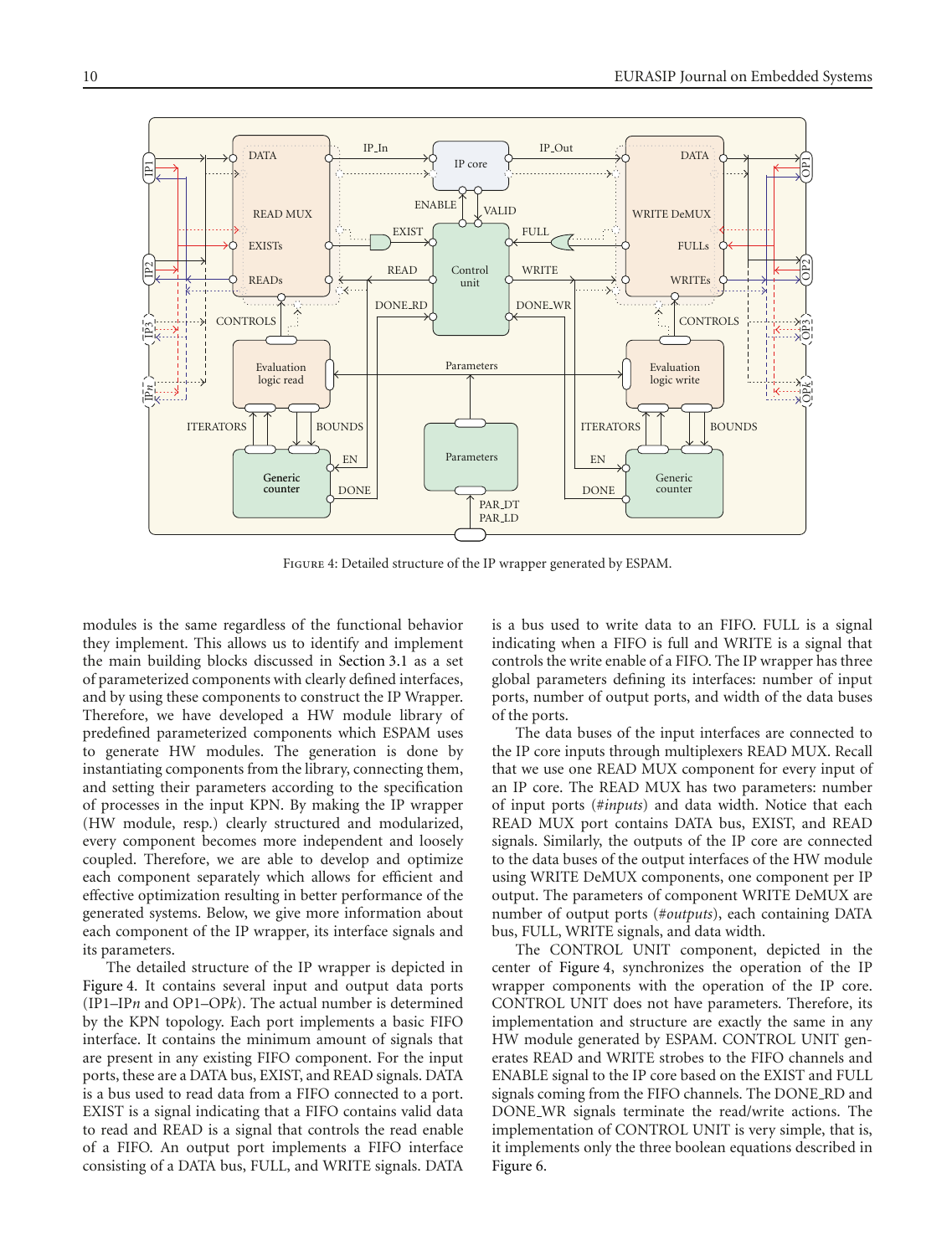

| M-IPEG     | Homogeneous |             | Heterogeneous |       |
|------------|-------------|-------------|---------------|-------|
| VideoIn    | 11K         | 4.1%        | 11K           | 7.9%  |
| <b>DCT</b> |             | 135 K 50.8% | 0.4 K         | 0.3%  |
| Q          | 68 K        | 25.7%       | 68 K          | 50.3% |
| <b>VLE</b> | 49 K        | 18.7%       | 49 K          | 39.5% |
| VideoOut   | 1.8K        | $0.7\%$     | 1.8K          | 2%    |

|                | <b>SLICEs</b> | FFs | <b>LUTs</b> |
|----------------|---------------|-----|-------------|
| W1             | 221           | 190 | 371         |
| W <sub>2</sub> | 240           | 192 | 371         |
| W <sub>3</sub> | 208           | 147 | 361         |
| W <sub>4</sub> | 274           | 173 | 412         |
| W <sub>5</sub> | 269           | 173 | 390         |
| W <sub>6</sub> | 236           | 157 | 351         |

Figure 5: Experimental performance and synthesis results.

READ = EXIST and not(FULL) and not(DONE RD),  $ENABLE = (not(DONE_RD)$  and  $READ)$ , or (DONE RD and not(FULL) and not(DONE WR)) WRITE = VALID and not(FULL) and not(DONE\_WR).



The first equation shows the logic that enablesreading from FIFO channels. When data to be read is available, all the FIFOs where the result has to be stored are not full, and the read actions are not completed, signal READ is set to 1 and reading is initiated. The second equation is the logic that enables the operation of the IP core. It is enabled if the read actions are not completed and there is data to read. When the read actions are completed, the IP operation is enabled if the corresponding output FIFO channels are not full and the write actions are not completed. The third equation shows the logic that enables writing to FIFO channels. When the processed data is available at the output of the IP core indicated by the VALID signal, all the FIFOs where the data has to be stored are not full, and write actions are not completed, signal WRITE is set to 1, and writing is initiated.

As explained in Section 3.1, for loops are implemented as counters. Therefore, we have designed a parameterized GENERIC COUNTER component where only by setting parameters arbitrary nested for loops can be implemented. The parameters define the number of counters (#*counters*) and the *size* of each counter. GENERIC COUNTER has interface called BOUNDS that allows the lower and upper bounds of each counter to be set at run time. The GENERIC COUNTER components are controlled by enable signals (EN), that is, if a read or write action has been performed,

the corresponding counter advances. When all the counters reach their upper bounds, this situation is indicated to CONTROL UNIT by signals DONE RD and DONE WR.

The parameters of the components discussed so far are so called *structural* parameters. They are set at design time and used to determine the components structure. However, processes in our KPNs may contain parameters that determine at run time the behavior of the processes. For example, the upper bounds of the for loops of process P2 in Figure 3(a) are parameterized by parameters *N* and *M*. We call such parameters *behavioral* parameters. These parameters are managed in our HW module by the PARAMETERS component. It provides an interface, PAR DT, and PAR LD, for loading behavioral parameter values from outside of the HW module at run time. PAR DT is a data bus to transfer behavioral parameter values and PAR LD is the write enable signal to store them in the PARAMETERS component. Like most of the components in our HW module, the PARAMETERS component itself has structural parameters that define the number of behavioral parameters (#*parameters*) and their default *values*.

The behavioral parameters in our KPNs are used to determine for-loop bounds and to evaluate if conditions that determine input/output ports selection as shown in Figure  $3(a)$ . In our IP wrapper, this is implemented in the two EVALUATION LOGIC components shown in Figure 4. The values of the behavioral parameters are propagated from the PARAMETERS component to these two components. Also, the values of the loop iterators implemented as counters in the GENERIC COUNTER components are propagated through the ITERATORS buses. In the two EVALUATION LOGIC components, the counter bounds are calculated and propagated back to the GENERIC COUNTER components at run time through the BOUNDS interface. Also, in the two EVALUATION LOGIC components the selection conditions are calculated to determine the values of signals CONTROLS.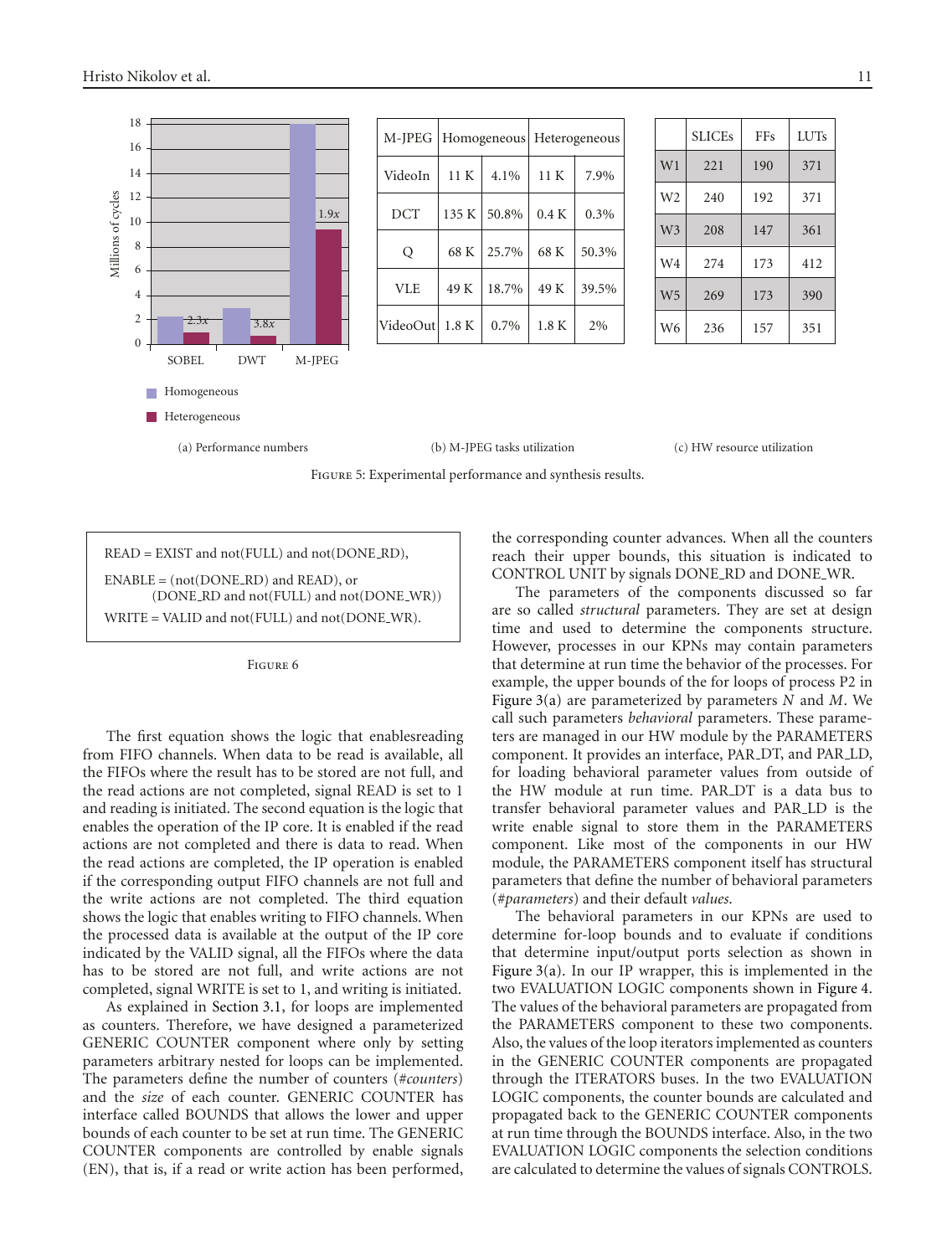These signals control components READ MUX and WRITE DeMUX that select from/to which FIFO channels data has to be read/written. The structural parameters of the EVALU-ATION LOGIC components are number of output control signals (#*control signals*), number of counters (#*counters*), and number of behavioral parameters (#*parameters*). We would like to notice that the implementation of components EVALUATION LOGIC depends not only on the values of the structural parameters, but also on the specification of a KPN process realized by a HW module. Therefore, ESPAM synthesizes different EVALUATION LOGIC components for each HW module in our heterogeneous platforms. In contrast, the other components in any HW module are predefined and ESPAM just instantiates them from the HW module library and only assigns proper values to their structural parameters.

#### *3.4. Automated generation of HW modules*

The presented components of our HW module, their parameters and interfaces as well as the structure of the HW module allow the generation of the HW module to be automated in ESPAM. In this section, we explain how ESPAM automatically generates a HW module based on a KPN process specification. This is done in several steps, namely, components instantiation, parameters setting, and evaluation logic generation. For the sake of clarity, we illustrate these steps by an example of generating the HW module for process P2 in Figure 2(b). The process specification is given in Figure  $3(a)$ . The generated HW module is the module depicted in Figure 4 if the dashed components and connections are not considered.

First, ESPAM instantiates all the components of the IP wrapper and the IP core as follows. The IP wrapper requires two input (IP1, IP2) and two output (OP1, OP2) ports. This information is extracted from the KPN topology—see process P2 in Figure 2(b). The IP core that implements the main computation of process P2 in our example has one input and one output port. Therefore, ESPAM instantiates one READ MUX and one WRITE DeMUX components and connects them to the IP core and to the input/output ports of the HW module. Then ESPAM instantiates and connects the remaining components of the IP wrapper as shown in Figure 4. This is possible to be done automatically because the number of the remaining components and their connections do not change across different HW modules and it is predefined as a parameterized template in ESPAM. Second, ESPAM sets the values of the parameters of the instantiated components as follows:

READ MUX—#*inputs* = 2 because process P2 has two input ports;

WRITE DeMUX—#*outputs* = 2 because process P2 has two outputs;

PARAMETERS—#*parameters* = 2 because process P2 has two behavioral parameters *N* and *M*. The default values of *N* and *M* are set as well by extracting this information from the specification of process P2. This is possible because in our KPNs a behavioral parameter is defined by min, max, and default values;

BOUND LOW *i <*= 2; BOUND HIGH *i <*= PAR *N*; BOUND\_LOW\_ $j \leq 1$ ; BOUND HIGH *j <*= PAR *M* + ITERATOR *i*

Figure 7

CONTROLS(0) < =  $(- \text{iterator}_i + \text{par}_i - 1)$  > = 0; - - OP1,  $CONTROLS(1) \leq (iterator_i - par_N) = 0; -OP2$ 

Figure 8

GENERIC COUNTER—#*counters* = 2 because the body of process P2 contains two nested for-loops with iterators *i* and *j*. The parameter *size* of each counter is set according to the maximum value that each loop iterator can reach during operation. In our example, size =  $max(N)$  for the counter corresponding to loop iterator *i*. Similarly, size =  $max(M)$  + max(*N*) for the counter corresponding to loop iterator *j*;

CONTROL UNIT—no parameters are set because, as we explained in Section 3.3, this component is not parameterized;

EVALUATION LOGIC—#*control signals* = 2 because of the two input and two output ports of the HW module, #*counters* = 2 because process P2 has two nested loops, and #*parameters* = 2 because P2 has two behavioral parameters *N* and *M*.

In our example, parameter *data width* of all components is set to 32 bits.

Finally, as a last step of the automated generation of the HW module, ESPAM generates the implementations of the EVALUATION LOGIC components. The implementations contain two parts, that is, logic to calculate the lower and upper bounds of the counters and logic to calculate the values of the control signals propagated to the READ MUX and WRITE DeMUX components. According to the specification of process P2 at lines 3-4 in Figure 3(a), the counter bounds in both EVALUATION LOGIC components are implemented by logic synthesized from VHDL code generated by ESPAM as shown in Figure 7.

The read if conditions at code lines 5 and 7 and the write if conditions at code lines 10 and 12 in Figure 3(a) are also implemented by logic synthesized from VHDL code generated by ESPAM. In Figure 8, we show the code of the write if conditions in the EVALUATION LOGIC WRITE component.

## **4. EXPERIMENTS AND RESULTS**

In this section, we present some of the results we have obtained by implementing and executing three applications, namely, a Sobel edge detection, a discrete wavelet transform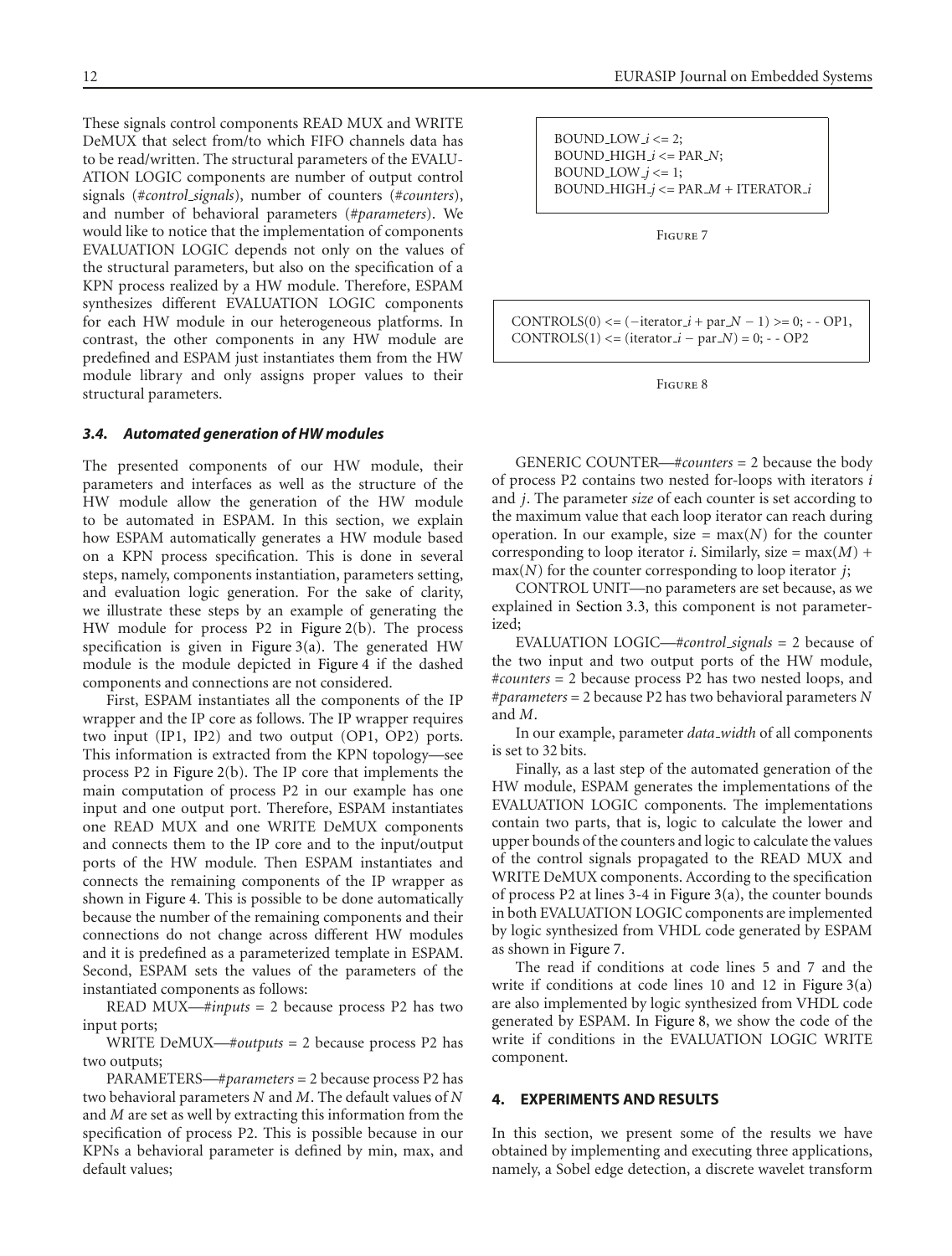(DWT), and a motion JPEG (M-JPEG) encoder application, onto homogeneous and heterogeneous multiprocessor systems using our ESPAM tool and the design flow presented in Section 2.1. The main objective of this experiment is to show the effectiveness of our approach for HW IP core integration in terms of design time, achieved performance, and HW resource utilization of the generated HW modules. For prototyping purpose, we use an FPGA board with one Xilinx VirtexII-6000 device.

#### *4.1. Design time*

Following our design flow, we started with the three applications (Sobel, DWT, and M-JPEG) given as sequential C programs and automatically derived the *Application Specifications*, that is, KPNs using the PNgen tool in 5 minutes. Details about the derived KPNs are presented in [19]. For each application, we wrote the system-level *Platform* and *Mapping Specifications* by hand in XML format in 10 minutes. In this experiment, each of the three homogeneous platforms contains 5 *MicroBlaze* processors connected via crossbar network. Having all three input specifications for each application, our ESPAM tool generated and programmed a homogeneous multiprocessor system at RTL level, which was automatically imported to the Xilinx XPS tool for physical implementation onto our prototyping FPGA. The overall design and implementation time of each homogeneous system was about an hour.

We have performed similar actions as described above in order to generate three *heterogeneous* multiprocessor systems using our design flow. We had to modify only the initial system-level *Platform* and *Mapping Specifications* for each application in order to replace some of the *MicroBlaze* processors with dedicated HW IP cores. This took us less than 5 minutes. For the Sobel application, we used 3 *MicroBlaze* processors and 2 dedicated IP cores. The IP cores estimate the first derivative of an image intensity function. For the DWT application, we used 1 *MicroBlaze* processor and 4 dedicated IP cores. The IP cores are 2 low and 2 high-pass filters. For the M-JPEG application, we used 4 *MicroBlaze* processors and 1 discrete cosine transform (DCT) IP core. Again, the overall design and implementation time of each heterogeneous system was about an hour.

As explained above, in the heterogeneous systems we used several dedicated HW IP cores. They were written in synthesizable VHDL. For the Sobel and DWT applications, the IP cores have a simple structure, that is, they implement convolution-based operations. These IP cores have been developed by 2 master students and added to the ESPAM library in about one working day. For the M-JPEG application, we used an IP core that performs a discrete cosine transform (DCT) operation. We have downloaded this IP core from the Xilinx website at http://www.xilinx.com/bvdocs/ appnotes/xapp 610.zip. In order to add this IP core to the ESPAM library, we had to make small modification related to the control (Enable/Valid) interface discussed in Section 3.2. The DCT IP core provided by Xilinx has "Valid" signal but it does not have "Enable" signal. We added this signal to the IP core and the IP core to the library within 30 minutes.

#### *4.2. Performance results*

The performance numbers we have obtained for the implemented multiprocessor systems are shown in Figure 5(a). For each multiprocessor system, we measured the exact number of clock cycles needed to process an image of size  $128 \times 128$  pixels. As one may expect, the numbers in the figure show that the heterogeneous systems achieve better performance. This is because the dedicated HW IP cores, we use, work more efficiently than the *MicroBlaze* processors for the same functionality. What is more important to discuss here is the achieved speed-up, depicted in Figure 5(a) above the bars of the heterogeneous systems, in order to show the efficiency of our approach for HW module generation and IP core integration. Consider the performance results of the M-JPEG systems. The M-JPEG application consists of 5 tasks, namely, VideoIn, DCT, quantization (Q), variable length encoding (VLE), and video out. The left part of column HOMOGENEOUS in Figure 5(b) shows how many thousands of clock cycles it takes for a *MicroBlaze* processor to execute each task by processing one data token—an image block of size  $8 \times 8$  pixels. The numbers in the next column show the same information in percentage of the overall processing time utilized by each task. It can be seen that the DCT is the bottleneck of the system taking more than 50% of the whole processing time for one block and consequently, for the whole image. These 50% mean that if the DCT is substituted with more efficient implementation, theoretically the overall performance of the system can be increased at most 2 times. The column HETEROGENEOUS in Figure 5(b) shows the clock cycles and the percentage of each task performed by the heterogeneous M-JPEG system where the DCT is implemented by a very fast dedicated HW IP core and integrated using our HW module generation approach. In this system, the DCT takes only 0.3% of the whole processing time. In this case, Figure 5(a) shows that the overall speed-up compared to the homogeneous system is 1.9x which is close to the theoretical maximum 2x for the heterogeneous system where only the DCT is a dedicated IP core. This clearly shows the efficiency of our approach for IP core integration by generating HW modules.

#### *4.3. Synthesis results*

Recall that a HW module generated by our tool ESPAM consists of an IP core and a wrapper around it where the IP core is given and only the wrapper is generated by ESPAM. Therefore, we present only the HW resource utilization of our generated wrappers in order to show how efficient our wrappers are in terms of utilized HW. In Figure  $5(c)$ , we present the resource utilization of the IP wrappers of six IP cores that we used in our experiments. Each row W1–W6 in Figure 5(c) corresponds to an IP wrapper. The utilized FPGA resources are grouped into slices that contain flip-flops and 4-input look up tables—see columns 2, 3, and 4, respectively. The numbers show low HW resource utilization which on average is 241 slices. Moreover, the number of resources utilized by a wrapper does not depend on the size of the IP core it integrates, that is, a larger IP core does not require a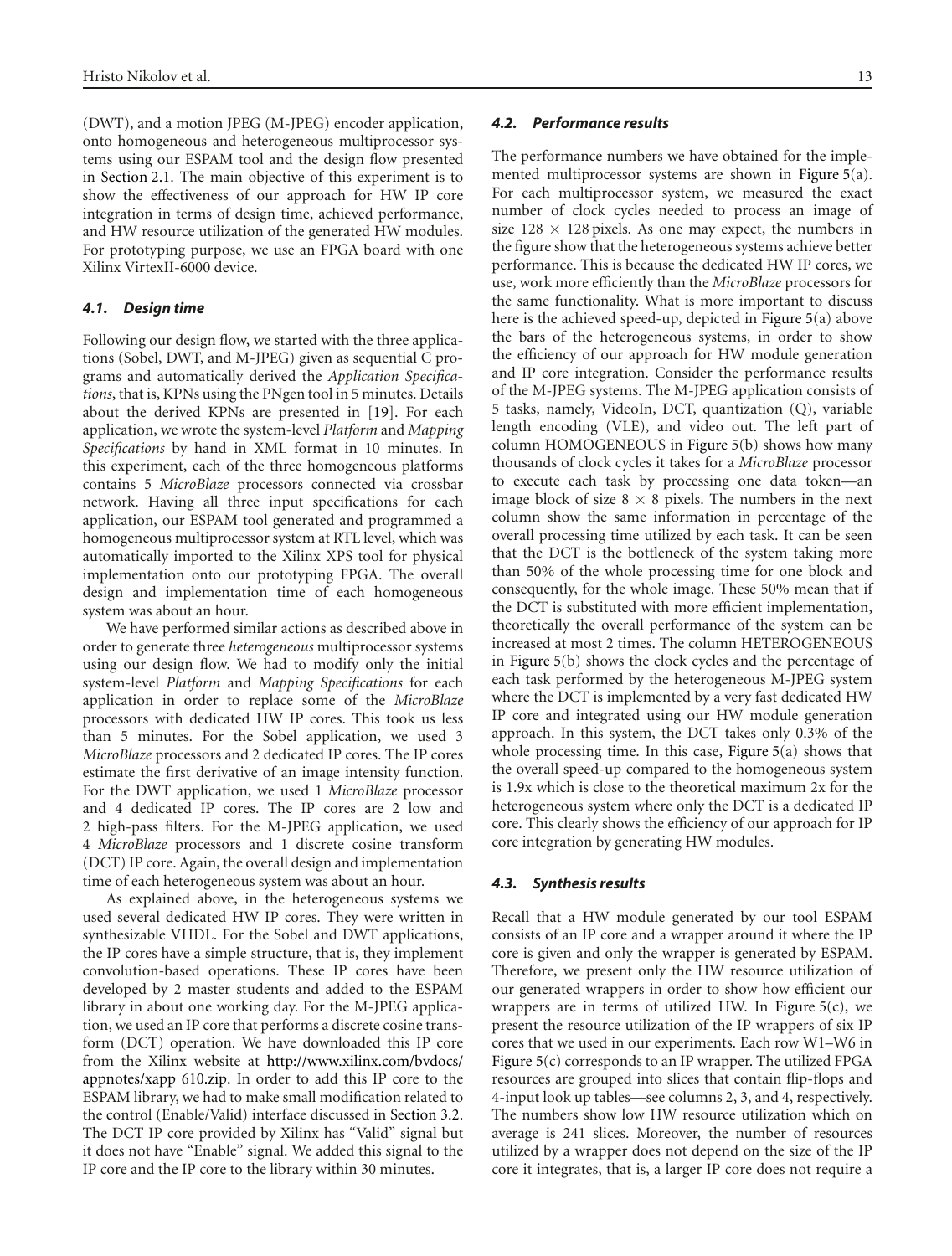larger wrapper. For example, wrapper W3 of the DCT core utilizes only 208 slices, whereas the DCT IP core itself utilizes 1369 slices. Wrapper W2 of the IP core that estimates the first derivative in Sobel utilizes 240 slices, whereas the IP core itself utilizes 424 slices.

In general, the HW complexity of our wrappers is determined mainly by the number of MUX and DeMUX components, the number of counters implementing for loops of a KPN process, and the number of behavioral parameters of a KPN process. The three applications we used in our experiment process images. We specified the applications with two nested for loops that iterate through an image and we used two behavioral parameters as loop bounds, that is, image, width, and height. Since the number of for loops and behavioral parameters is the same for all wrappers in our experiment, the difference in the resource utilization of our wrappers is caused by the different input/output ports of the wrappers and the IP cores they integrate.

## **5. CONCLUSIONS**

In this paper, we presented our method and techniques implemented in ESPAM for automated integration of dedicated hardwired IP cores into heterogeneous multiprocessor systems. The integration is based on a HW module generation that consists of predefined dedicated IP core and a wrapper around it. To allow automated IP core integration, our approach requires these IP cores to provide simple data and control interfaces. The proposed method for IP core integration was applied on several real-life applications. The reported results show that the integration is efficient in terms of performance and HW resource utilization.

#### **ACKNOWLEDGMENT**

This work was supported by the Dutch Technology Foundation (PROGRESS/STW) under the Artemisia project (LES.6389).

#### **REFERENCES**

- [1] IBM PowerPC Wite Paper, http://www-01.ibm.com/chips/ techlib/techlib.nsf/products/PowerPC 405 Embedded Cores.
- [2] The Xilinx's Microblaze Processor, http://www.xilinx.com/ products/design resources/proc central/microblaze arc.htm.
- [3] K. Keutzer, S. Malik, and A. R. Newton, "From ASIC to ASIP: the next design discontinuity," in *Proceedings of IEEE International Conference on Computer Design: VLSI in Computers and Processors (ICCD '02)*, pp. 84–90, Freiburg, Germany, September 2002.
- [4] Tensilica, "Xtensa configurable processors," http://www .tensilica.com/products/xtensa-overview.htm.
- [5] Intel Corp., "Intel IXP1200 Network Processor, Product Datasheet," December 2001.
- [6] NXP, http://www.nxp.com/.
- [7] M. Gries and K. Keutzer, *Building ASIPs: The Mescal Methodology*, Springer, New York, NY, USA, 2005.
- [8] P. Ienne and R. Leupers, *Customizable Embedded Processors: Design Technologies and Applications (Systems on Silicon)*, Morgan Kaufmann, San Francisco, Calif, USA, 2006.
- [9] H. Nikolov, T. Stefanov, and E. Deprettere, "Systematic and automated multiprocessor systen design, programming, and implementation," *IEEE Transactions on Computer-Aided Design of Integrated Circuits and Systems*, vol. 27, no. 3, pp. 542–555, 2008.
- [10] G. Kahn, "The semantics of a simple language for parallel programming," in *Proceedings of the IFIP Congress on Information Processing*, pp. 471–475, North-Holland, Stockholm, Sweden, August 1974.
- [11] T. Stefanov, C. Zissulescu, A. Turjan, B. Kienhuis, and E. Deprettere, "System design using Kahn process networks: the Compaan/Laura approach," in *Proceedings of the Design, Automation and Test in Europe Conference and Exhibition (DATE '04)*, vol. 1, pp. 340–345, Paris, France, February 2004.
- [12] E. A. de Kock, G. Essink, W. J. M. Smits, et al., "YAPI: application modeling for signal processing systems," in *Proceedings of the 37th Design Automation Conference (DAC '00)*, pp. 402– 405, Los Angeles, Calif, USA, June 2000.
- [13] A. Nieuwland, J. Kang, O. P. Gangwal, et al., *C-HEAP: A Heterogeneous Multi-processor Architecture Template and Scalable and Flexible Protocol for the Design of Embedded Signal Processing Systems*, Kluwer Academic Publishers, Norwell, Mass, USA, 2002.
- [14] A. D. Pimentel, C. Erbas, and S. Polstra, "A systematic approach to exploring embedded system architectures at multiple abstraction levels," *IEEE Transactions on Computers*, vol. 55, no. 2, pp. 99–112, 2006.
- [15] E. A. de Kock, "Multiprocessor mapping of process networks: a JPEG decoding case study," in *Proceedings of the 15th International Symposium on System Synthesis (ISSS '02)*, pp. 68–73, Kyoto, Japan, October 2002.
- [16] K. Goossens, J. Dielissen, J. van Meerbergen, et al., "Guaranteeing the quality of services in networks on chip," in *Networks on Chip*, pp. 61–82, Kluwer Academic Publishers, Hingham, Mass, USA, 2003.
- [17] B. K. Dwivedi, A. Kumar, and M. Balakrishnan, "Automatic synthesis of system on chip multiprocessor architectures for process networks," in *Proceedings of the 2nd International Conference on Hardware/Software Codesign and System Synthesis (CODES+ISSS '04)*, pp. 60–65, Stockholm, Sweden, September 2004.
- [18] G. Martin, "Overview of the MPSoC design challenge," in *Proceedings of the 43rd Design Automation Conference (DAC '06)*, pp. 274–279, San Francisco, Calif, USA, July 2006.
- [19] S. Verdoolaege, H. Nikolov, and T. Stefanov, "pn: a tool for improved derivation of process networks," *EURASIP Journal on Embedded Systems*, vol. 2007, Article ID 75947, 13 pages, 2007.
- [20] "Espam and PNgen download link," http://daedalus.liacs.nl/ Site/Download.html.
- [21] B. Kienhuis, E. Rijpkema, and E. Deprettere, "Compaan: deriving process networks from matlab for embedded signal processing architectures," in *Proceedings of the 8th International Workshop on Hardware/Software Codesign (CODES '00)*, pp. 13–17, San Diego, Calif, USA, May 2000.
- [22] T. Stefanov and E. Deprettere, "Deriving process networks from weakly dynamic applications in system-level design," in *Proceedings of the 1st International Conference on Hardware/Software Codesign and System Synthesis (CODES+ISSS '03)*, pp. 90–96, Newport Beach, Calif, USA, October 2003.
- [23] A. Turjan, B. Kienhuis, and E. Deprettere, "Translating affine nested-loop programs to process networks," in *Proceedings of*